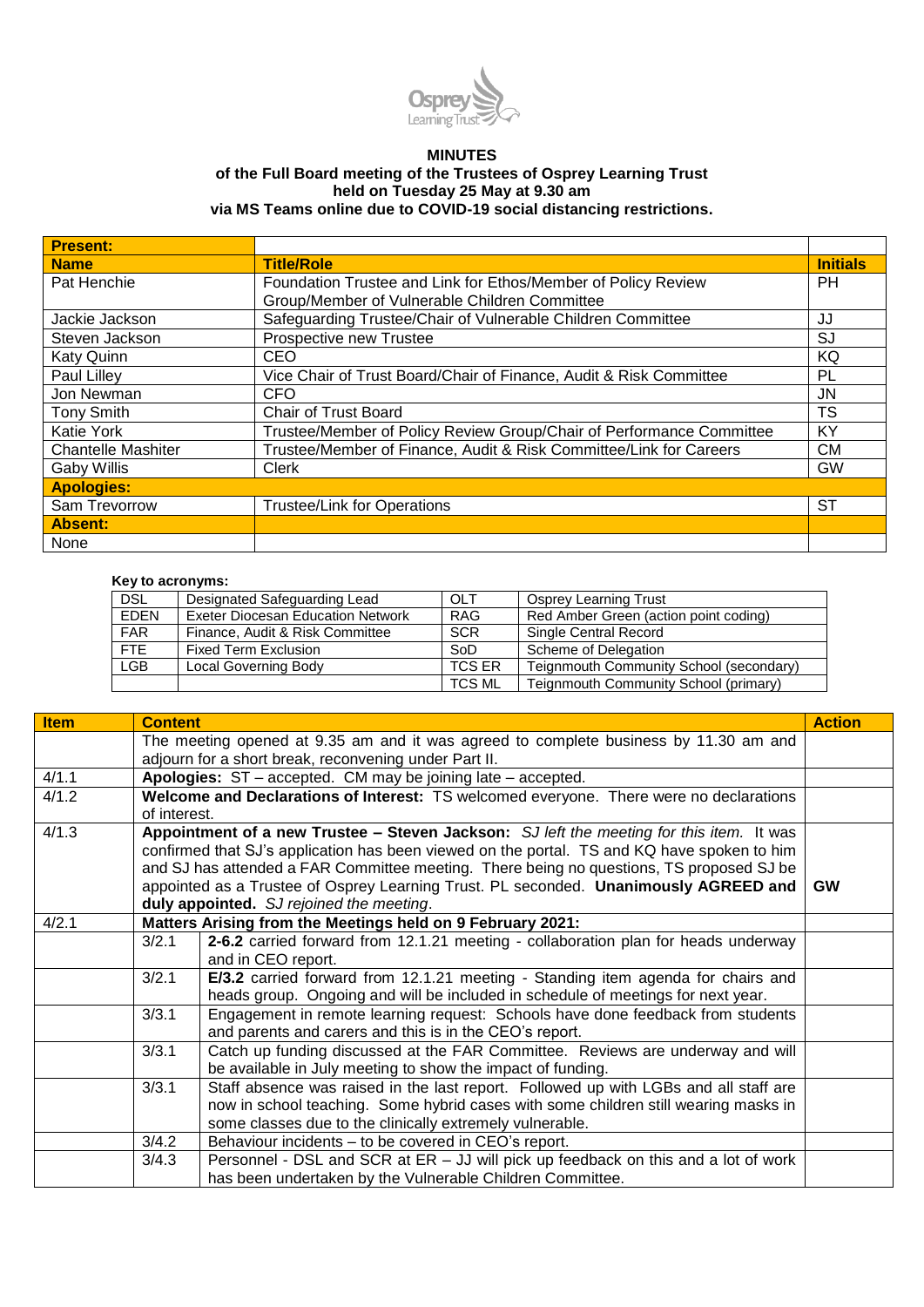

| <b>Item</b> | <b>Content</b>        |                                                                                                                                                                                                                                                                                                                                                                                                                                                                                                                                                                                                                                                                                                                                                                                                                                                                                                                                                                                                                                                                                                                                                                                                                                                                                                                                                                                                                                                                                                                                                                                                                                                                                                                                                                                                                                                                                                                                                                                                                                                                                                                                        | <b>Action</b> |
|-------------|-----------------------|----------------------------------------------------------------------------------------------------------------------------------------------------------------------------------------------------------------------------------------------------------------------------------------------------------------------------------------------------------------------------------------------------------------------------------------------------------------------------------------------------------------------------------------------------------------------------------------------------------------------------------------------------------------------------------------------------------------------------------------------------------------------------------------------------------------------------------------------------------------------------------------------------------------------------------------------------------------------------------------------------------------------------------------------------------------------------------------------------------------------------------------------------------------------------------------------------------------------------------------------------------------------------------------------------------------------------------------------------------------------------------------------------------------------------------------------------------------------------------------------------------------------------------------------------------------------------------------------------------------------------------------------------------------------------------------------------------------------------------------------------------------------------------------------------------------------------------------------------------------------------------------------------------------------------------------------------------------------------------------------------------------------------------------------------------------------------------------------------------------------------------------|---------------|
|             | 3/4.2                 | Training on understanding school data for governors and trustees took place with Suzie<br>Winter and feedback was very positive. Training programme shaping up well with<br>Ofsted with Deb Wring in June and safer recruitment in September.                                                                                                                                                                                                                                                                                                                                                                                                                                                                                                                                                                                                                                                                                                                                                                                                                                                                                                                                                                                                                                                                                                                                                                                                                                                                                                                                                                                                                                                                                                                                                                                                                                                                                                                                                                                                                                                                                          |               |
|             | 3/7.1                 | Comms sheets - LGBs were replied to. Feeding back information on comms sheet                                                                                                                                                                                                                                                                                                                                                                                                                                                                                                                                                                                                                                                                                                                                                                                                                                                                                                                                                                                                                                                                                                                                                                                                                                                                                                                                                                                                                                                                                                                                                                                                                                                                                                                                                                                                                                                                                                                                                                                                                                                           |               |
|             | 3/8.5<br>3/8.6        | onto website, code of conduct for trustees and info to Andrew Brent - all completed.                                                                                                                                                                                                                                                                                                                                                                                                                                                                                                                                                                                                                                                                                                                                                                                                                                                                                                                                                                                                                                                                                                                                                                                                                                                                                                                                                                                                                                                                                                                                                                                                                                                                                                                                                                                                                                                                                                                                                                                                                                                   |               |
| 4/2.2       |                       | Approved as a true and accurate record.                                                                                                                                                                                                                                                                                                                                                                                                                                                                                                                                                                                                                                                                                                                                                                                                                                                                                                                                                                                                                                                                                                                                                                                                                                                                                                                                                                                                                                                                                                                                                                                                                                                                                                                                                                                                                                                                                                                                                                                                                                                                                                |               |
| 4/3.1       |                       | CEO Report: Information was requested last time around recovery curriculum which is included,<br>focusing on key elements and PSHE mental health activities. It was noted that the Deb Wring<br>reports are on the portal in detail and summarised in the report and questions were invited.                                                                                                                                                                                                                                                                                                                                                                                                                                                                                                                                                                                                                                                                                                                                                                                                                                                                                                                                                                                                                                                                                                                                                                                                                                                                                                                                                                                                                                                                                                                                                                                                                                                                                                                                                                                                                                           |               |
|             |                       | It was reported that the Vulnerable Children Committee looked at a different way of reporting<br>data so only reported Half Term 4 (HT4) and schools were closed for part of this. Significant<br>impact around SCR and safer recruiting at ER and the team has been working on this. A review<br>has been booked for mid-July and it is hoped that things are in place to hand this responsibility<br>back to the TCS LGB after that. Year 11s at ER leave on Friday so assessments are being<br>completed. KQ met with TCS ER Head this morning. Next time to report on pupil learning and<br>progress data. All using Babcock model and same past papers.<br>Q: Sexual assaults in schools was on the news this morning and awareness raised that some<br>schools don't know how to deal with this. It would be advisable to request some further data to<br>make sure we are prepared for a response to parents and governors as this is a serious question.<br>TS stated that a survey was conducted by NASUWT and BBC and teachers are unsure where<br>to start. TS and KQ have discussed this and it will be an item that Ofsted look at in an inspection.<br>Agreed there is a need to start CPD for teachers so they recognise sexual harassment and know<br>how to deal with it.<br>Q: Could you talk about the FTE at ER? There seem to be a lot.<br>KQ confirmed this is HT4 data. We are now approaching end of HT5 and KQ is now closer to<br>the exclusions here as she receives notification of them. Potentially 10 children at ER that are<br>high tariff and exclusions are not working so can unfortunately see some PEX requests coming<br>to the LGB in the latter part of summer. National behaviour data are always a year behind so<br>interested to see what is happening in other schools. The Principal is looking at reviewing<br>internal support. Behaviour policy rewrites and changes in leadership have not helped.<br>Q: Is there any support for these students for what is underneath the behaviour?<br>KQ responded that services were overwhelmed before Covid and now have long waiting lists. |               |
|             | week.<br>information? | Trying to work with Devon Inclusion Officer who has not turned up for meetings arranged this<br>Q: Is there any evidence that the students are in trouble out of school and do you get that<br>KQ replied TCS work very closely with the local police who have seen a reorganisation of their<br>team so there is a new Sergeant and Community Support Officer in Teignmouth. The students                                                                                                                                                                                                                                                                                                                                                                                                                                                                                                                                                                                                                                                                                                                                                                                                                                                                                                                                                                                                                                                                                                                                                                                                                                                                                                                                                                                                                                                                                                                                                                                                                                                                                                                                             |               |
|             | learning offer?       | are known out of school.<br>Q: Is there anything we have learnt from remote learning that has been taken back to the onsite                                                                                                                                                                                                                                                                                                                                                                                                                                                                                                                                                                                                                                                                                                                                                                                                                                                                                                                                                                                                                                                                                                                                                                                                                                                                                                                                                                                                                                                                                                                                                                                                                                                                                                                                                                                                                                                                                                                                                                                                            |               |
|             |                       | KQ stated the positives from this experience will not be lost. All schools will retain remote parent<br>evenings as a trust-wide initiative which allows all parents to access the evening from wherever<br>they are. Staff have upskilled with the use of learning platforms and setting of homework. Data<br>at the moment is suggesting those children who have been in school have made really good<br>progress as they had interface with teacher in small group way.<br>Q: Discipline issues not just year 11, also 10 and 9. What support can the LGB give?<br>Q: Are we still thinking about someone like a social welfare officer visiting families in difficulties?<br>KQ responded there is no funding in the school budget available but the trust team are discussing<br>having more capacity next year to bid for external funding. Discussed with other heads in the<br>area. Have previously been successful at ER bidding for charity trust work around promoting<br>attendance and reducing exclusions.                                                                                                                                                                                                                                                                                                                                                                                                                                                                                                                                                                                                                                                                                                                                                                                                                                                                                                                                                                                                                                                                                                              |               |
|             | FTE.                  | It was felt Fixed Term Exclusions (FTE) are not the answer and concern was expressed that this<br>is being used to this extent. A positive plan is needed once students return to school from a                                                                                                                                                                                                                                                                                                                                                                                                                                                                                                                                                                                                                                                                                                                                                                                                                                                                                                                                                                                                                                                                                                                                                                                                                                                                                                                                                                                                                                                                                                                                                                                                                                                                                                                                                                                                                                                                                                                                        |               |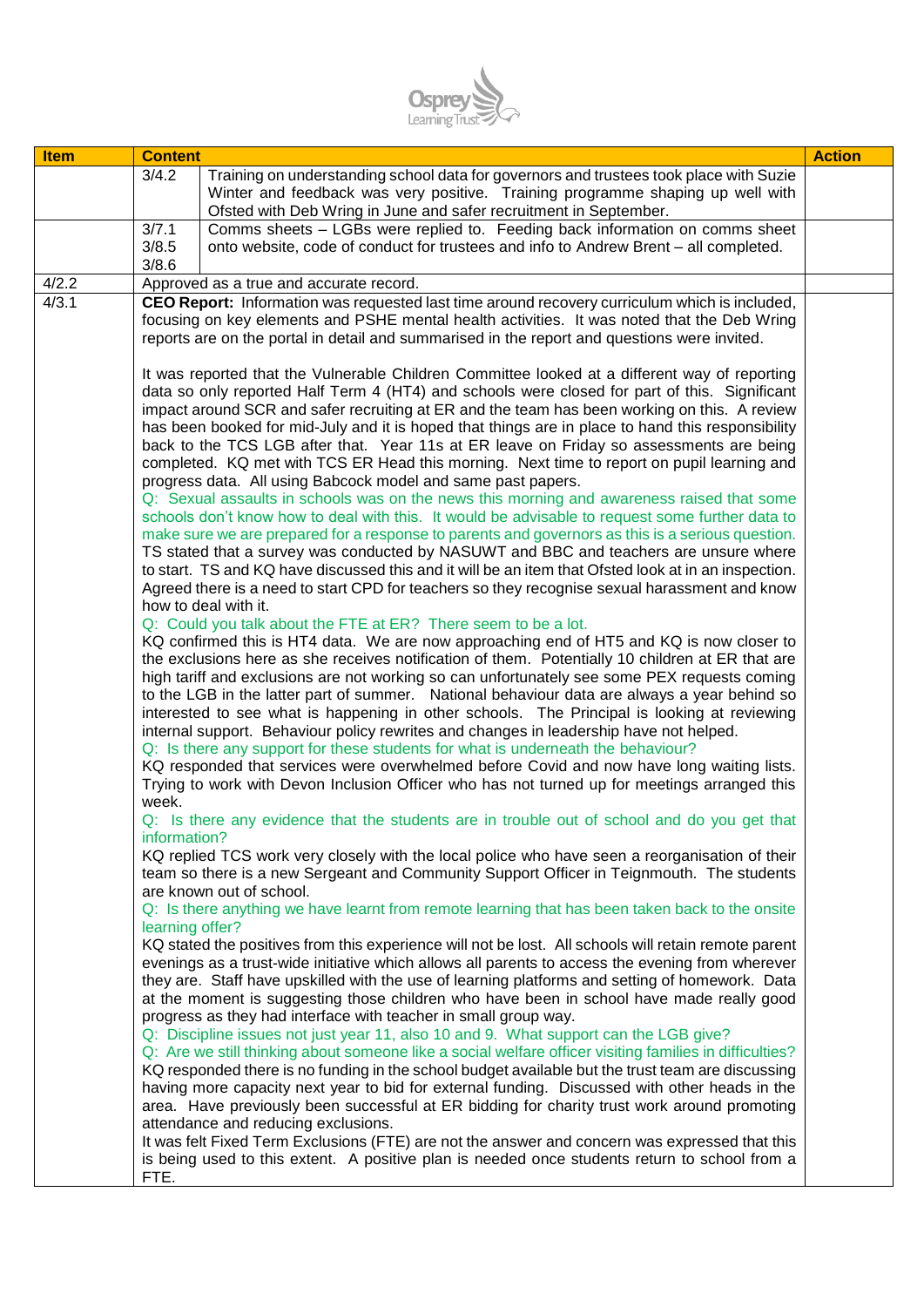

| <b>Item</b> | <b>Content</b>                                                                                                                                                                                                                                                                                                                                                                                                                                                                                                                                                                                                                                                                                                                                                                                                                                                                                                                                                                                                                                                                                                                                                                                                                                                                                                                                                                                                                                                               | <b>Action</b> |
|-------------|------------------------------------------------------------------------------------------------------------------------------------------------------------------------------------------------------------------------------------------------------------------------------------------------------------------------------------------------------------------------------------------------------------------------------------------------------------------------------------------------------------------------------------------------------------------------------------------------------------------------------------------------------------------------------------------------------------------------------------------------------------------------------------------------------------------------------------------------------------------------------------------------------------------------------------------------------------------------------------------------------------------------------------------------------------------------------------------------------------------------------------------------------------------------------------------------------------------------------------------------------------------------------------------------------------------------------------------------------------------------------------------------------------------------------------------------------------------------------|---------------|
|             | Q: Responses to working from home. What was the response rate?<br>KQ confirmed this was good – in the 90s across the school. TCS ML figure was 95% of<br>parents/carers. Collected information as part of the parents evening and children were polled in<br>tutor time so those responses were good as well.<br>Q: How do you feel in terms of reliability of the responses?<br>KQ stated the proof will be in the results in terms of how effective the remote learning was and<br>comes down to children's independent skills. There is good data in early years and phonics.                                                                                                                                                                                                                                                                                                                                                                                                                                                                                                                                                                                                                                                                                                                                                                                                                                                                                             |               |
|             | Middle section of primaries is more difficult as they are mastering maths and vocabulary, and<br>Years 5-8 have a degree of independence, looking at webinars and self-managing. Year 9-11<br>has seen a drop off in motivation and participation with not doing GCSEs, and Sixth Formers are<br>looking to go on so a mixed rate.<br>Q: What are we going to pick out of this to be useful in future?<br>KQ responded that home learning activities that can be set online and parents can participate.                                                                                                                                                                                                                                                                                                                                                                                                                                                                                                                                                                                                                                                                                                                                                                                                                                                                                                                                                                     |               |
|             | There has been a huge improvement in the quality of what has been set by teachers and how<br>they interface with and gauge parent feedback.<br>Q: KK hasn't got the data set out in the same way and said no formal questionnaire was made.<br>Is it a good idea to move towards all schools doing the same responses?<br>KQ advised that all schools were asked to do a questionnaire of some description and were<br>allowed to choose how they did it. KK used their parent community forum meeting which is                                                                                                                                                                                                                                                                                                                                                                                                                                                                                                                                                                                                                                                                                                                                                                                                                                                                                                                                                              |               |
|             | different to the other schools. There is also an issue at one of the schools with internet<br>connection.<br>CM joined the meeting and was welcomed.                                                                                                                                                                                                                                                                                                                                                                                                                                                                                                                                                                                                                                                                                                                                                                                                                                                                                                                                                                                                                                                                                                                                                                                                                                                                                                                         |               |
| 4/3.2       | Financial Summary: On the portal and was discussed in FAR committee as it is directed by<br>them. The Trust is highly regulated and recently had external, internal and ESFA audit. KQ<br>wanted to capture the learning from this so pulled together in one document all the key action<br>points to work on over the next twelve months. Questions invited, but none was posed.                                                                                                                                                                                                                                                                                                                                                                                                                                                                                                                                                                                                                                                                                                                                                                                                                                                                                                                                                                                                                                                                                            |               |
| 4/4.1       | Finance, Audit and Risk Committee: Minutes are on the portal and PL highlighted key issues.<br>Budgets look positive but need to remember these are not normal times. Need to ensure the<br>money allocated from central government is ringfenced and there is a commitment to spend it.<br>JN joined the meeting. Cash in the bank is in a positive position and the Trust is looking at the<br>possibility of investing some surplus funds. Concerns around catering and Alive with OES which<br>needs to come more under review going forward. Keen to look at outsourcing for Alive and also<br>financial possibilities of catering and cleaning. Position will be clearer as budgets are put in place<br>for 2021-22. Questions invited and JN was invited to add anything further. Risks around OES<br>will be kept under review month by month.                                                                                                                                                                                                                                                                                                                                                                                                                                                                                                                                                                                                                       |               |
|             | Trustees unanimously APPROVED the appointment of PL as Chair of the FAR Committee, and<br>SJ as a member of the FAR Committee and it was confirmed that CM will remain a member of<br>the FAR Committee.                                                                                                                                                                                                                                                                                                                                                                                                                                                                                                                                                                                                                                                                                                                                                                                                                                                                                                                                                                                                                                                                                                                                                                                                                                                                     |               |
| 4/4.2       | Performance Committee - update from the meeting of 6 May 2021: KY had an official and<br>an informal meeting with the Head and Deputy Head of TCS ER which drilled down into the<br>assessment procedures and where the school had got to on Ofsted action points. Meeting was<br>very positive and they are very aware of what needs to be done and what has been done. KY<br>left the meeting with an understanding of cyclical review requirement. Report from Deb Wring<br>was very helpful for that meeting. KY updated Trustees on meetings with Heads of Maths and<br>English. KQ stated that the Deb Wring work has been very timely and looking at 14 and 15 of<br>June for a two-day deep dive review into English, Maths and Science, also picking up the 5<br>priorities from the Ofsted report. Plans are reflective of where improvements are needed but<br>need evidence now that these are working and the review will give some. SLT are now being<br>assigned specific responsibilities which will release the Head. Challenging questions are asked<br>at this meeting.<br>Q: Are you convinced that Head is understanding the idea of genuine delegation?<br>KY replied that delegation has begun but is not yet where it needs to be as the SLT are<br>inexperienced SLT and need explanation. This question will continue to be asked. A 360-degree<br>review will be undertaken with each of the SLT at ER next half term with a view to that feeding |               |
|             | into their professional development plans in their appraisals and how much investment the Trust                                                                                                                                                                                                                                                                                                                                                                                                                                                                                                                                                                                                                                                                                                                                                                                                                                                                                                                                                                                                                                                                                                                                                                                                                                                                                                                                                                              |               |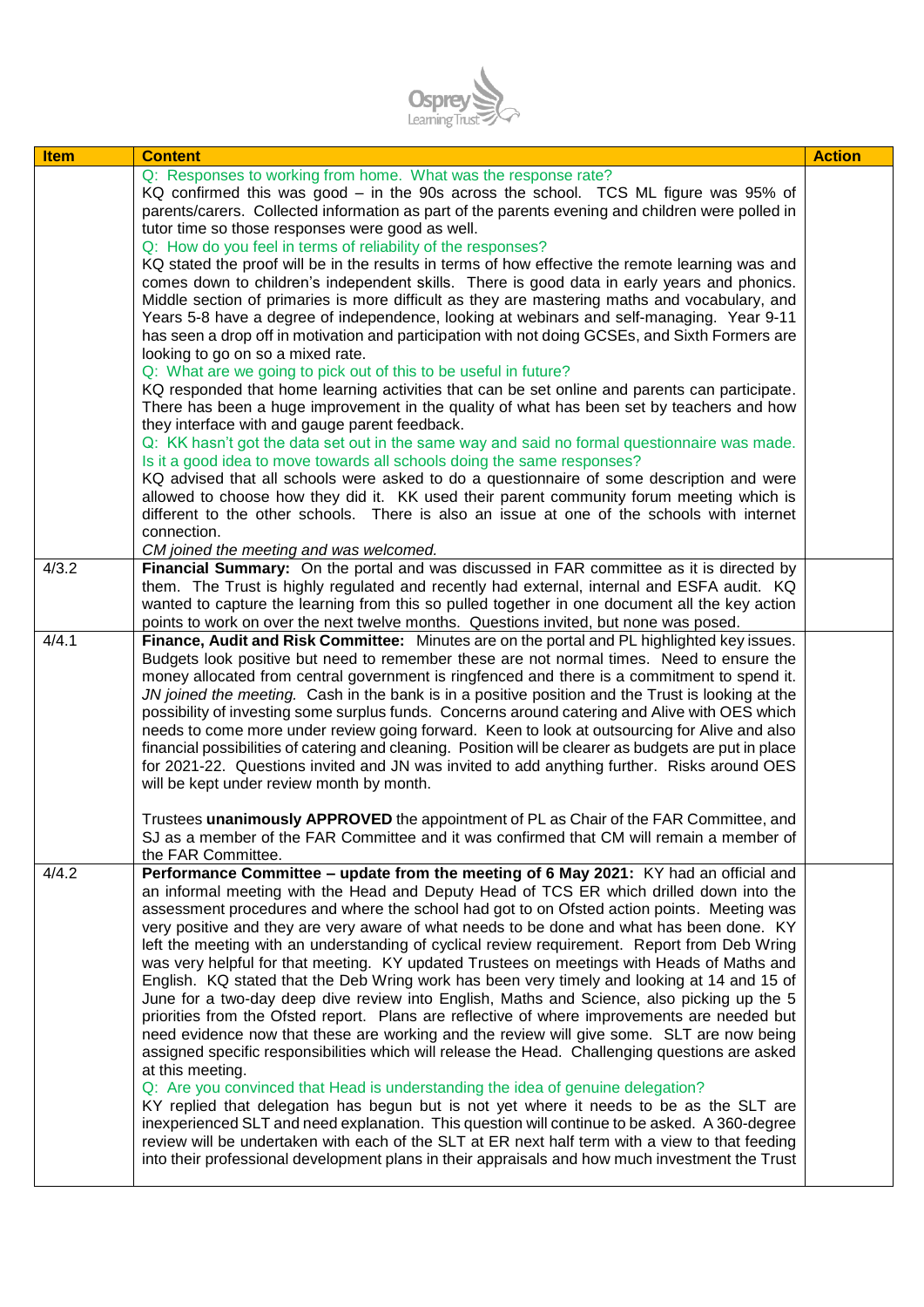

| <b>Item</b> | <b>Content</b>                                                                                                                                                                              | <b>Action</b> |
|-------------|---------------------------------------------------------------------------------------------------------------------------------------------------------------------------------------------|---------------|
|             | and LGB need to give to those individuals. Will be working with other partners, attending training,                                                                                         |               |
|             | sharing and collaborating with other schools as restrictions open up.                                                                                                                       |               |
|             | Q: Where are we with Science in terms of teachers not wanting to teach across the science?<br>KY stated that the Head had highlighted an error in the report that staff were happy to teach |               |
|             | across KS3. There were historic timetabling issues last year which have been addressed this                                                                                                 |               |
|             | year with a new timetabler who is being mentored and understands the wider school priorities.                                                                                               |               |
|             | Staff will be told very clearly that they must teach across the sciences.                                                                                                                   |               |
|             | KQ stated evidence needs to be seen now teaching double award and this department will                                                                                                      |               |
|             | continue to be monitored. Deb Wring will review science in her visit.                                                                                                                       | <b>KY/KQ</b>  |
|             | Action: KY and KQ to pick this up when they next meet with ER Head.                                                                                                                         |               |
|             | There had been a request for the discussion at this committee to broaden to consider the                                                                                                    |               |
|             | primaries. KQ advised that the primaries have had no data to look at which will be available for                                                                                            |               |
|             | summer term and will be looked at the next Performance meeting. KY looked at primaries for                                                                                                  | KQ            |
|             | SWOT Analysis.<br>Action: KQ to circulate work done by KY to Trustees on primaries.                                                                                                         |               |
|             | KQ advised that the primaries will be looking at gaps from remote learning. There will be                                                                                                   |               |
|             | standardised assessments in the primaries with them all doing the same papers in the summer.                                                                                                |               |
| 4/4.3       | Vulnerable Children Committee - update from the meeting held on 4 March 2021: Letter                                                                                                        |               |
|             | sent to the ER Head after the meeting in March was shared on the portal along with the minutes.                                                                                             |               |
|             | Concerns this term about ER with SCR, recruitment, etc. JJ met again with the Head and                                                                                                      |               |
|             | challenged about the issues. Feedback was there was disappointment in the Jane Lake review                                                                                                  |               |
|             | exposing issues but the member of staff responsible was absent. JJ had asked the Head about                                                                                                 |               |
|             | plans to ensure this was rectified and kept up to date in future. The responsibility has been given                                                                                         |               |
|             | to another member of SLT who has previous experience of this and support will be given to the                                                                                               |               |
|             | member of staff doing the checks and paperwork. KQ confirmed the files have been worked on<br>daily for the past two weeks and the member of SLT has been spoken to about picking up SCR    |               |
|             | and safer recruitment which will also give a gender balance in that departmentfrom July. JJ                                                                                                 |               |
|             | advised that next month the Committee want to focus on post-Covid recovery and primaries in                                                                                                 |               |
|             | their safeguarding visits and asking what has gone well and what are the ongoing concerns.                                                                                                  |               |
|             | Questions invited. None received.                                                                                                                                                           |               |
| 4/5.1       | Risk Register: Financial risks section (pages 17-24) was reviewed by the FAR Committee and                                                                                                  |               |
|             | recommended to the Board for approval.                                                                                                                                                      |               |
|             |                                                                                                                                                                                             |               |
|             | A lot rests around normal housekeeping, for example RAGing of registers and actions and<br>encouragement not to become complacent with amber items. Timely submission of monthly            |               |
|             | management information means things are more up-to-date from a proactive point of view and                                                                                                  |               |
|             | thanks were given to JN and the finance team. Know budgets are tight and have to plan in                                                                                                    |               |
|             | advance to ensure the right resources are in the right place to address issues raised.                                                                                                      |               |
|             |                                                                                                                                                                                             |               |
|             | It was noted that the auditors are starting to play a vital part and there is more understanding of                                                                                         |               |
|             | the Trust by them. Advice and recommendations are welcomed. PL stated he is happy to                                                                                                        |               |
|             | recommend the ratification of this risk register to the Board and invited questions. JN advised                                                                                             |               |
|             | Trustees the Trust is in the second year of relationship with Thompson Jenner as internal auditor                                                                                           |               |
|             | and feel this year has become developmental in our processes which is very useful. Positively                                                                                               |               |
|             | moved our practice on and added a level of assurance. The function of Thompson Jenner is                                                                                                    |               |
|             | different from our formal accounts auditors who are Francis Clark and the focus there is on the<br>numbers.                                                                                 |               |
|             |                                                                                                                                                                                             |               |
|             | General point from SJ about looking at format and structure which KQ had talked about. Suggest                                                                                              |               |
|             | some are not risks but issues and putting timeframes around actions to monitor and drive forward                                                                                            |               |
|             | and have a priority list of risks. KQ will be working on this after half term. A new orange book                                                                                            |               |
|             | has been published around risk management for academy trusts and KQ will look at what other                                                                                                 |               |
|             | trusts are doing to give a slimmer version of the risk register with the key priority risks.                                                                                                |               |
| 4/6.1       | Risk Assessment forms for changes to guidelines from 17 May 2021: These were uploaded                                                                                                       |               |
|             | to the portal for review. Updated to reflect changes around wearing of facemasks for children                                                                                               |               |
|             | where they can if they wish but are no longer compulsory. Wearing of facemasks by staff are                                                                                                 |               |
|             | still compulsory in communal areas. Allowance for after school extracurricular activities after half                                                                                        |               |